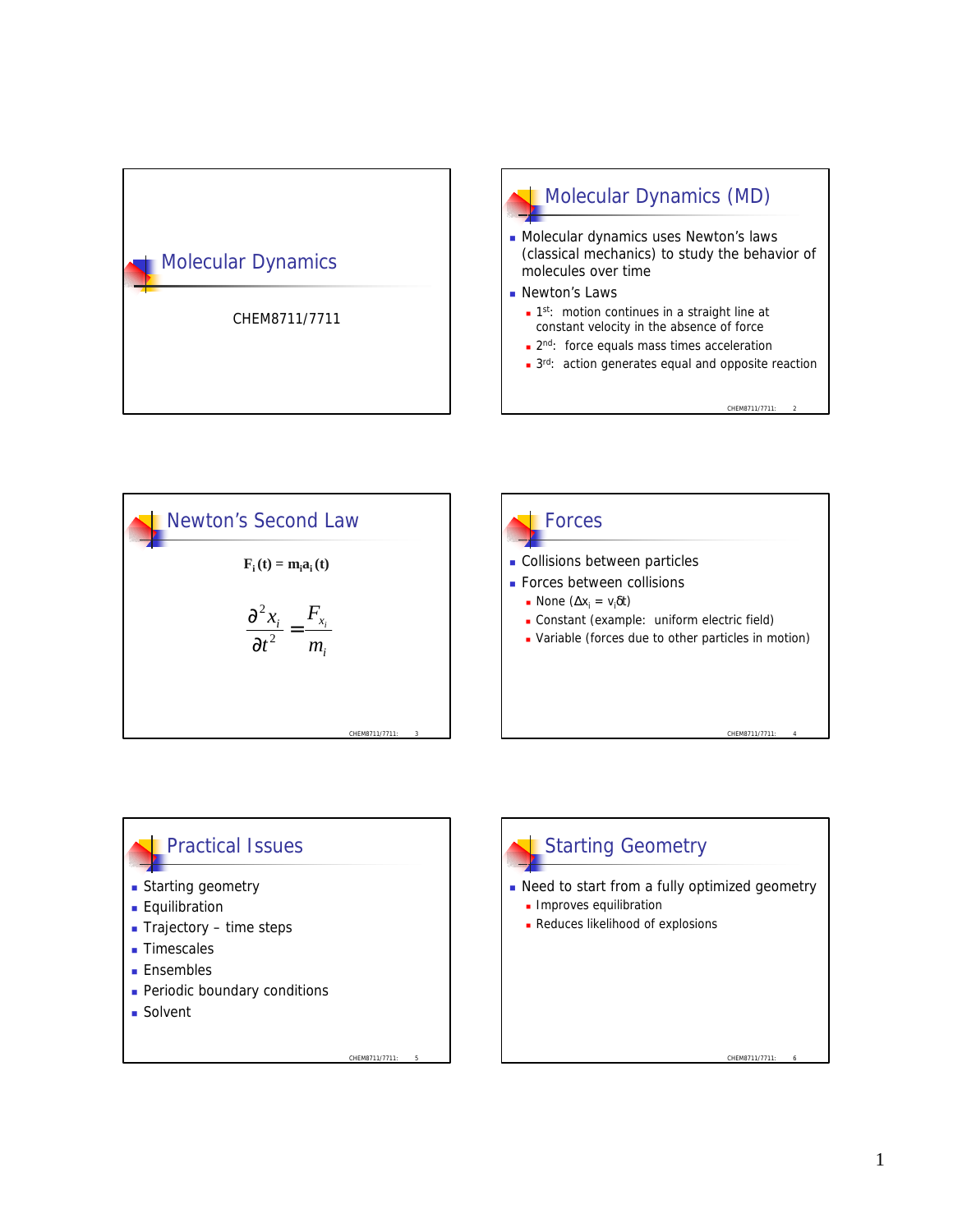#### Class Exercise I

- **Generate four different starting geometries** for the same molecule
	- **Fully minimized**
	- **n** Stretched (bonds that are too long)
	- Compressed (bonds that are too short)
	- Overlapped (atoms on top of each other)
- $\blacksquare$  Perform MD simulations using the default parameters for each structure – save to different databases

CHEM8711/7711

CHEM8711/7711: 9

## **Equilibration**

- **Equilibration of the added kinetic energy** across the system should be monitored
- **Nill be reflected in the temperature.** pressure, and energy values
	- **NVT** simulations should reach constant desired temperature with reasonable standard deviations
	- **NPT** simulations should reach constant desired pressure with reasonable standard deviations

CHEM8711/7711

CHEM8711/7711

**Energies (U, E, H) should not oscillate wildly** 





- **Doen each of the databases you created in** the first exercise
- **Look at the temperature values as a function** of time (Use plot function)
- Use the database calculator (Compute-> Calculator) to determine means and standard deviations for temperature, pressure and energy values
- **Nhich (if any) of your simulations was** equilibrated?

# **Trajectory**

- Force and position are used to calculate new positions after short time intervals
- Why short time intervals?

```
Consider ethane (CH_3\text{-}CH_3) with a C-C
equilibrium bond distance of 1.54 Å
```
Original Distance New distance after

|                  |  |                                          | 3fs | 4fs | 10fs |
|------------------|--|------------------------------------------|-----|-----|------|
| $1.52 \text{ Å}$ |  | 1.58 Å   1.64 Å   1.70 Å   1.76 Å   2.12 |     |     |      |
| CHEM8711/7711:   |  |                                          |     |     |      |

#### CHEM8711/7711: Time Intervals (steps)  $\blacksquare$  Time intervals approaching the fastest vibration will result in breakage of bonds – essentially a simulated explosion **Norkaround** <sup>n</sup> Fastest vibrations are typically bonds to H **Fastest vibrations can be constrained to their** equilibrium values (algorithms: SHAKE, RATTLE…) **Longer time steps (** $\sim$ **double) can be used Common time intervals:** 1 fs  $(10^{-15} \text{ sec})$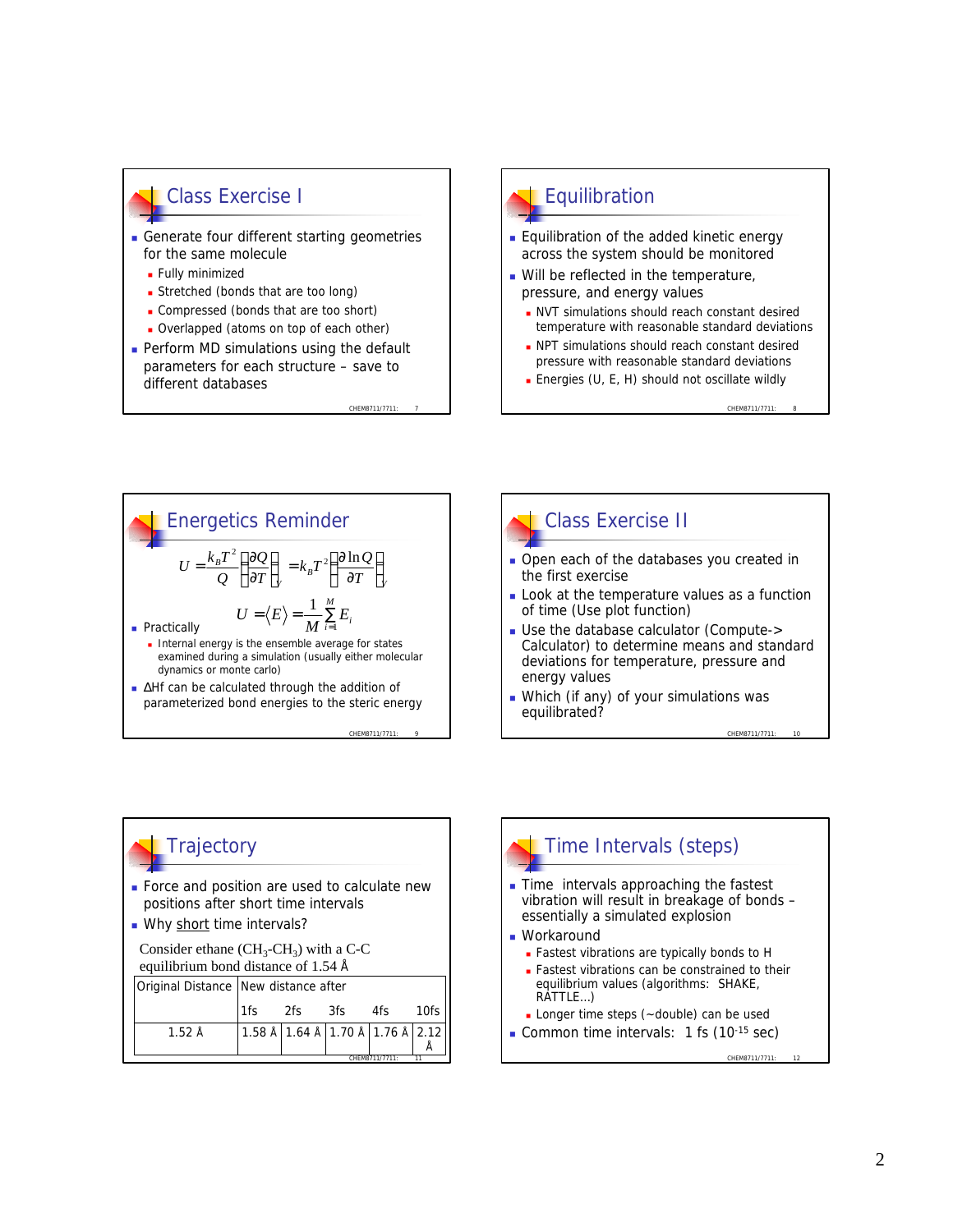#### Class Exercise III

- $\blacksquare$  Perform MD simulations on the same, minimized geometry with time steps of:
	- $-1$  fs
	- $-5$  fs
	- $-10$  fs
	- $-50$  fs
	- $-100$  fs
- <sup>n</sup> Evaluate means and standard deviations for temperature, pressure and energies

CHEM8711/7711

 $\blacksquare$  Which simulation(s) are best equilibrated?

| <b>Timescales</b> |                                                   |                             |  |  |
|-------------------|---------------------------------------------------|-----------------------------|--|--|
| Log Time (sec)    | <b>Chemical Process</b>                           | <b>Spectroscopic Method</b> |  |  |
| $-14$             | <b>Bond vibrations</b>                            | IR                          |  |  |
| $-12$             |                                                   |                             |  |  |
| $-10$             | Trans/gauche isomerism<br>Small molecule rotation | Microwave                   |  |  |
| -8                |                                                   |                             |  |  |
| -6                |                                                   | Radiowaves (NMR)            |  |  |
| $-4$              | Protein rotation                                  |                             |  |  |
| $-2$              |                                                   |                             |  |  |
| $\Omega$          |                                                   |                             |  |  |
| $\mathfrak{p}$    |                                                   |                             |  |  |
| 4                 | Amphiphilic solute bilayer<br>crossings           |                             |  |  |
| 6                 |                                                   |                             |  |  |





- **Langevin (Brownian) Dynamics**
- $\blacksquare$  Not atomic resolution larger bodies are usually simulated with intramolecular attraction terms
- **Example 1** Simulates solvation through use of friction and thermal fluctuation terms

CHEM8711/7711:

### **Ensembles**

- <sup>n</sup> Microcanonical: NVE (constant number of particles, volume, and internal energy
- Gibbs: NPT (constant number of particles, pressure, and temperature)
- **Helmholtz: NVT (constant number of** particles, volume, and temperature
- Only in the limit of infinite sampling are these the 'true' thermodynamic values

CHEM8711/7711